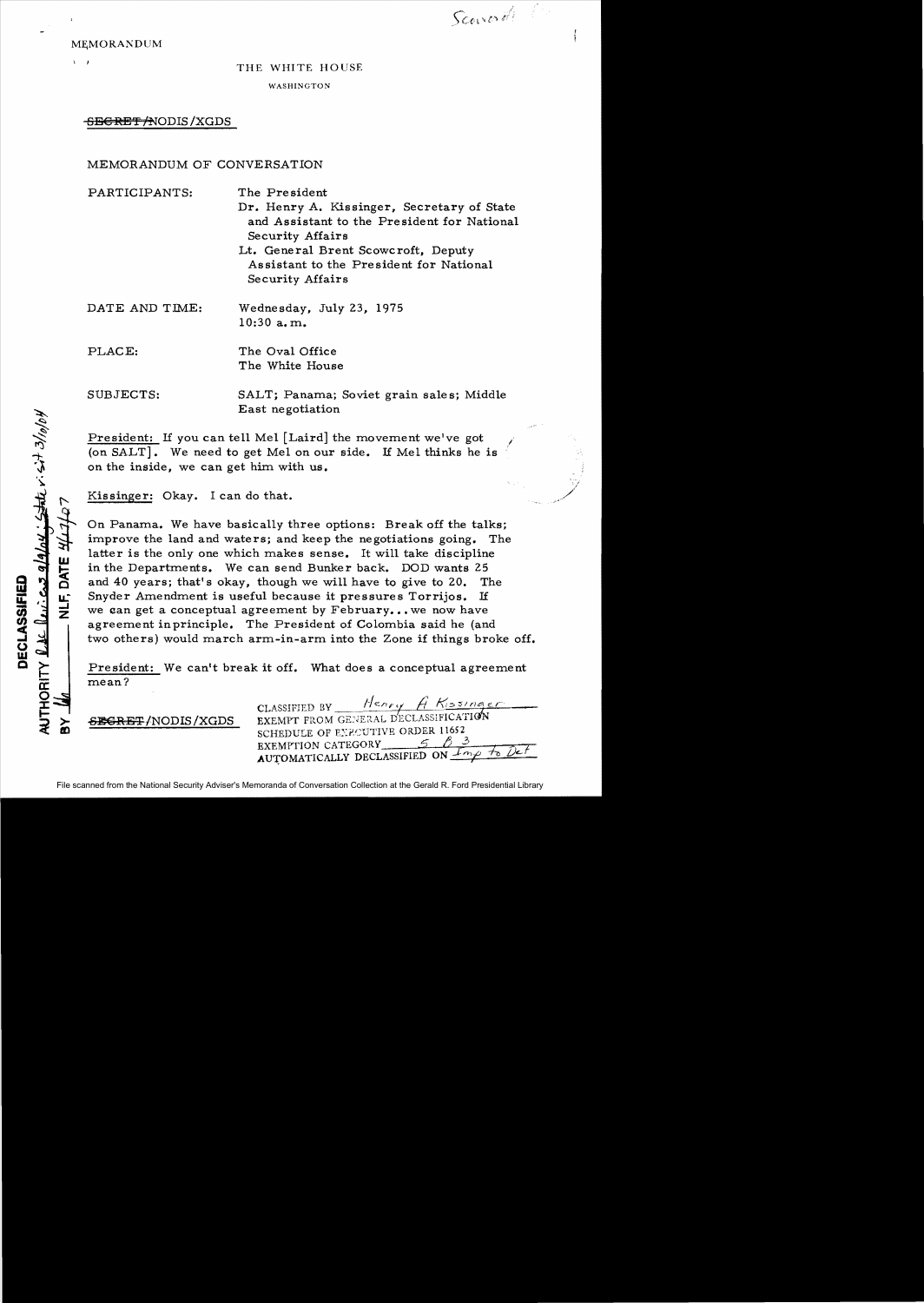# SEGRET/NODIS/XGDS 2

Kissinger: 25 and 40 years or 20 and 40 years. It is less than a treaty but more than agreement in principle. Either side could clearly back off.

There are other tactical details. Torrijos' coming here I think probably is a bad idea. If I go there they have an incentive for riots. You must know that Schlesinger is almost hoping for a confrontation.

There's a switch for Australia. They won't come now.

President: Let's go with the French.

Kissinger: Schlesinger in his meeting started out saying there is nothing new in the Soviet proposal. Colby on the other hand thinks it is a great advance.

President: I hope he'll say that.

Kissinger: Schlesinger I think we can get to a 600 kilometer SLCM limitation if we give him ALCM of 2500 or maybe 2000.

President: How about land mobiles?

Kissinger: He wants them banned. But he!ll give in. I would propose a Verification Panel meeting Thursday and an NSC meeting on Friday inthe morning. We have three parts: there are those which are acceptable, those that are unacceptable and those requiring further study.

President: Nobody wants a mobile missile in their area. No way.

Scott said Dobrynin sidled up to him to ask what we want. I said to tell him we can't give on Backfire.

Kissinger: That's a good message to give, although we will have to compromise on them. They can't afford to count 350 of them.

Dobrynin will come in for five minutes to tell you they bought 10.2 million tons and want 10 more. I would say we are sympathetic but come back to us later on with the other 10.

-SECRET/NODIS/XGDS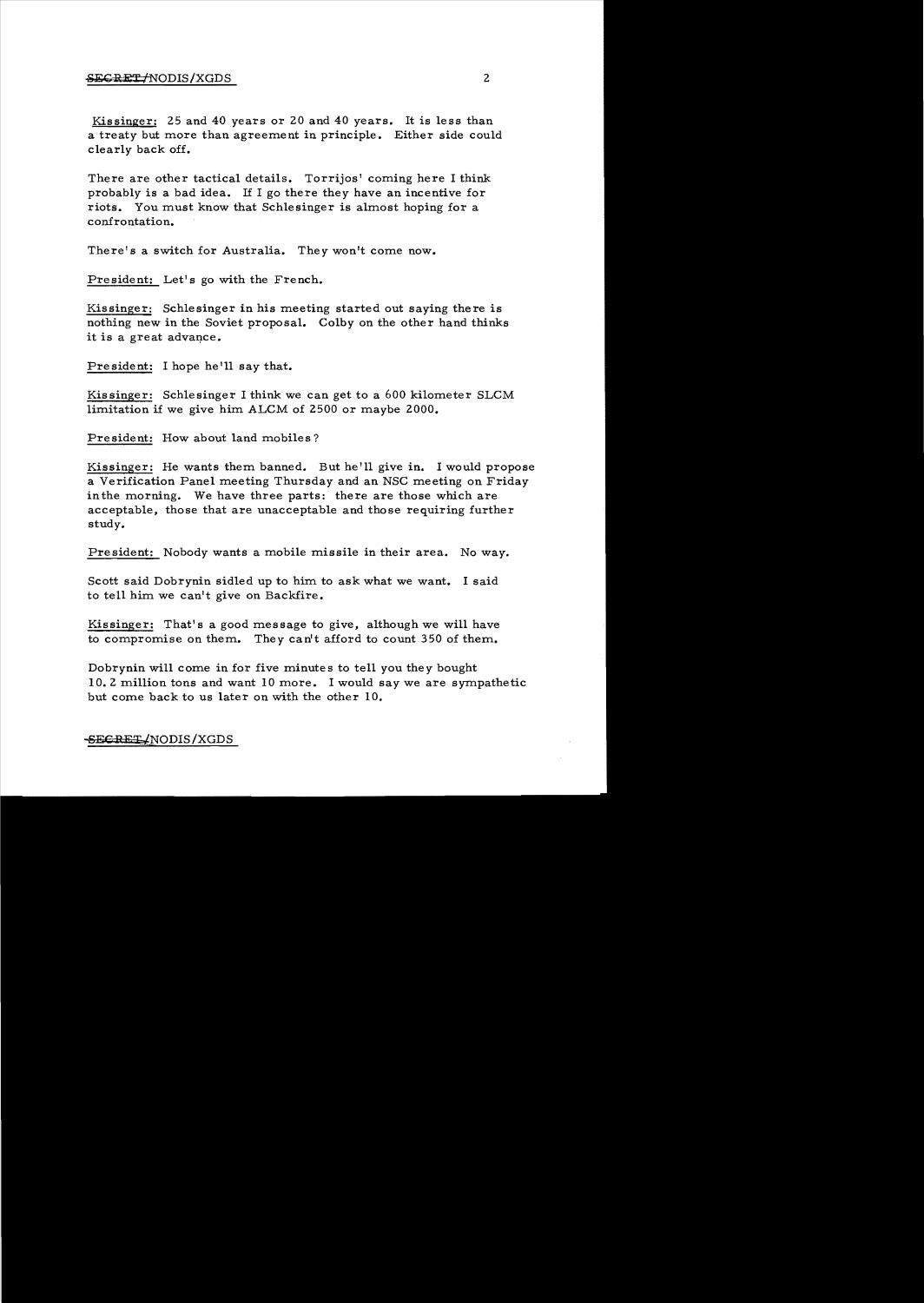### <del>SECRET/</del>NODIS/XGDS 3

Tell him we will give him something on SALT Friday. We appreciate the give on verification. We will make some concessions but we expect them to also make some concessions.

[There was discussion of the Egyptian map.]

Kissinger: I would like to tell Dinitz that you are impatient and that if it's not wrapped up in August we will give up on it.

We have a massive problem with Hussein. [The Secretary read the cable from Amman in which Hussein rejected any compromise on the number of Hawks. ]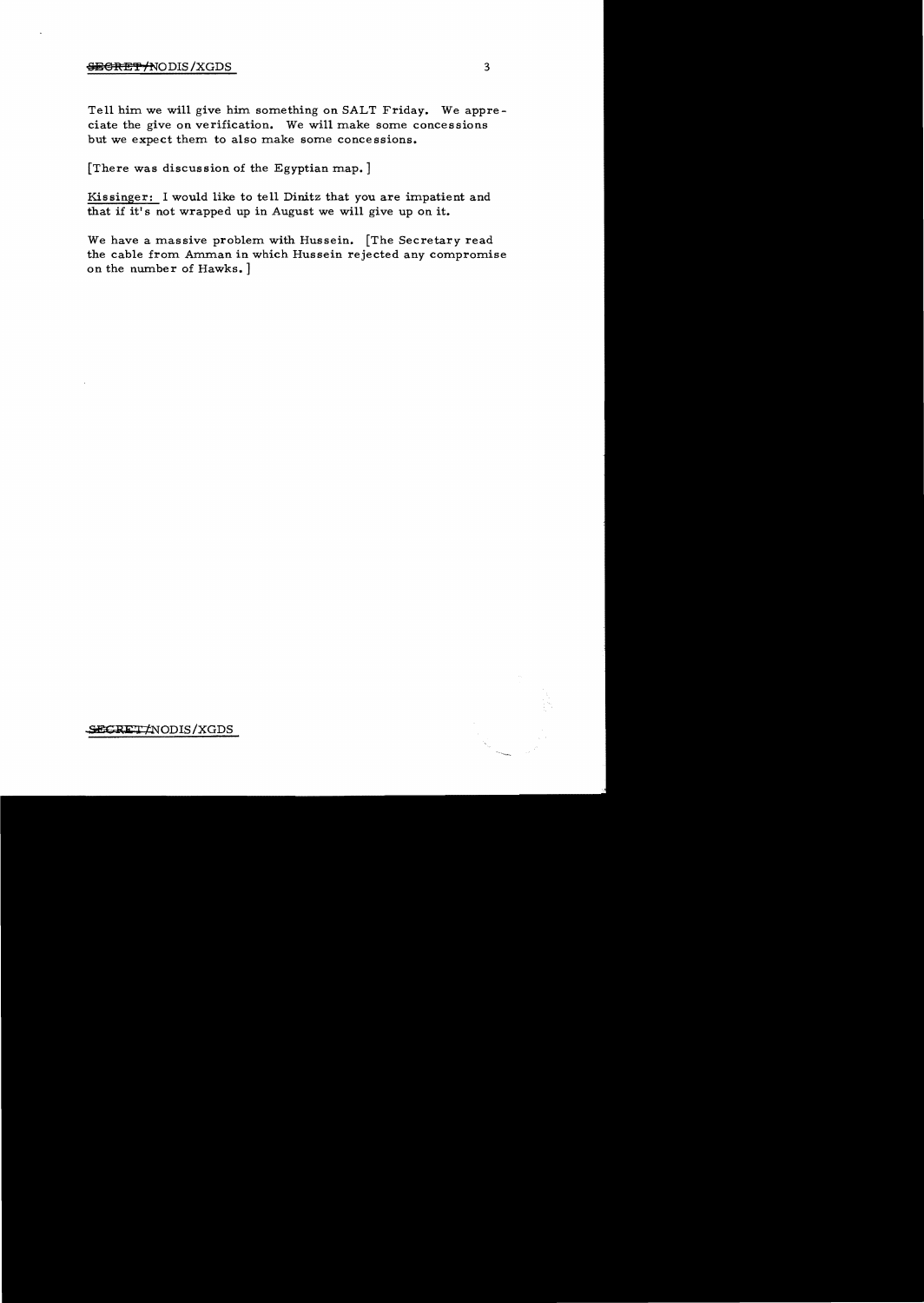CO Dundel - R game P Endorg andrejse,  $t/K$  23 July 20 If you can call hall a movement wire got . We wild to get strat on our side of that thinks he to sur c'inside, un com quit time co/ers.  $R$  Q, I am do that On Pomen. We have boundly 5 oftens Buch off; engineer land & wortens; help ragotration qui The latter to contra as atint We can shoul known by k. Bod comto 25/40. That is of the us will had to give a 20. The Sury der armed is useful comer it presume Tourizon Ifra com pet comptant aprésent Tés Puis of Certimbre (?) said her les oters) Par le cont brook of what does a compart ce présent messons Ŗ., than agreement in principle. Est des vide en 12 Tossign comme tra, d'Orite prova chadrien.<br>Il 2 partine tra have inventar perits - Jean Suivale for Clanchotice They were there were Philto go wil final K Selles in vity started and saying worthing ver P. I hope hell say that. K Schles counter d'Origine eux a aux grot te a Garden Shake concept 2000 P. Hundred land broken K Wants them bound. But hill just m. Iwould propose UP Throws & Nice Friedm. **DECLASSIFIED** AUTHORITY and lac leview g/2/04; state visit 3/10/04  $BY$   $\frac{1}{10}$  $\_$  NLF, DATE  $\frac{\mu(\mu)}{\mu}$ 07